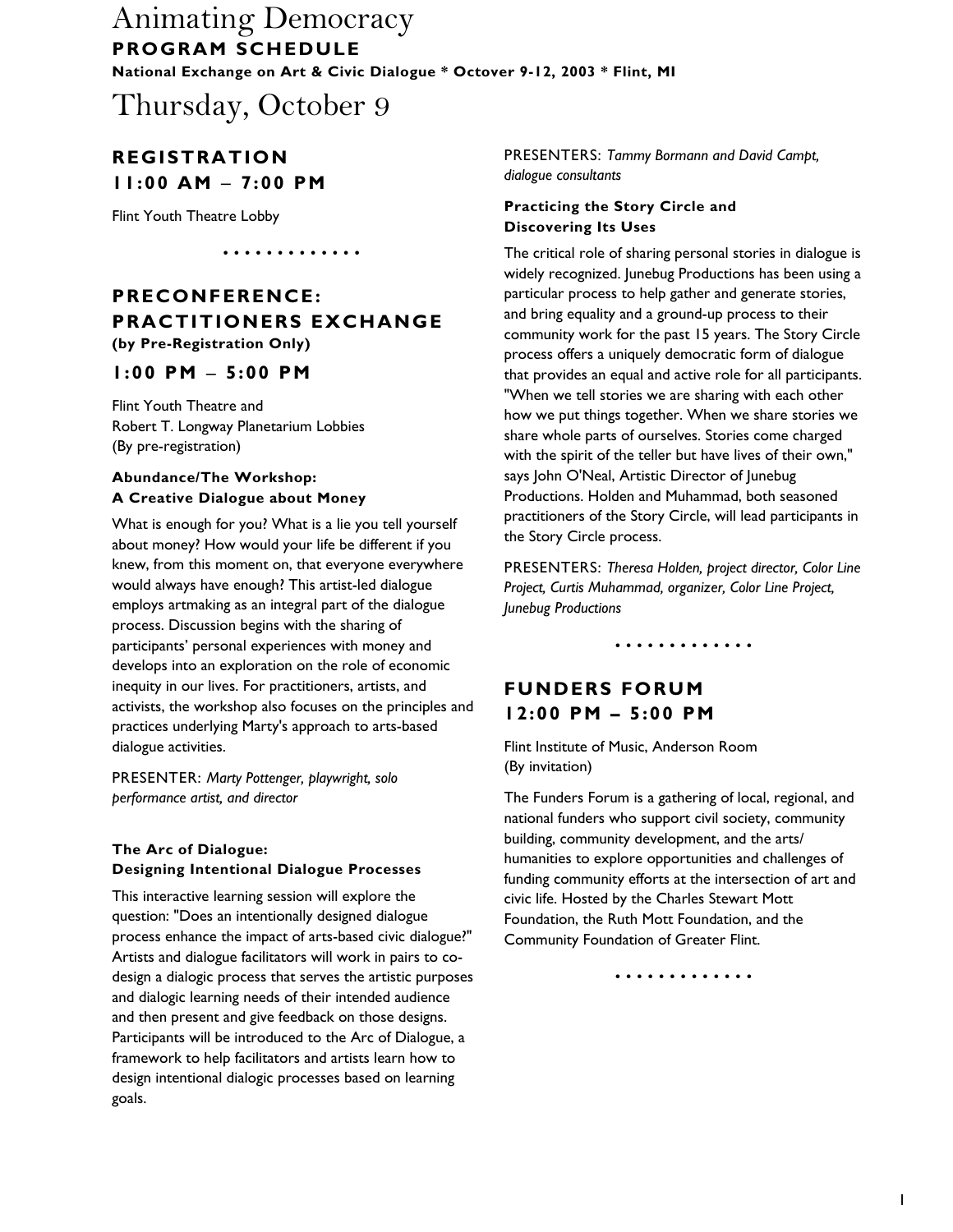## **EXPLORE APPLEWOOD AND FLINT CULTURAL CENTER 1:00 PM** − **5:00 PM**

Explore the Flint Institute of Arts and the Sloan Museum and walk over to the beautiful grounds of Applewood for its annual Applefest.

•••• ••• • •••• •

# **RECEPTION AND OPENING DINNER Reception** − **5:30 PM Dinner** − **6:30 PM**

#### Flint Institute of Arts

Get acquainted and enjoy the music of the Sherwood Pea Trio at a reception at the Flint Institute of Arts. Then celebrate our coming together at the opening dinner. In between lively dinner conversation and music performed by the Mott Middle College Steelheads, we'll share some of Animating Democracy's creative highlights, special moments, and big ideas. Expect a warm welcome to Flint and a scan of what's in store during the National Exchange.

The Steelheads Percussion Ensemble and Steel Band was founded in 1993 to give students at the Mott Middle College High School a successful dropout prevention program, a creative opportunity to nurture positive selfesteem and develop focus and a sense of direction, and to relate in positive ways with their peers, families, and community. Directed by James Coviak, the band has performed across the country, was awarded the "Gold Award" and elected "Outstanding Instrumental Group" at the Toronto Music Festival, and performed at the Nice Jazz Festival in France.

## **PLANETARIUM HAPPENING AND THE LATE NIGHT BAR 9:00 PM** − **10:30 PM**

Flint Youth Theatre and Robert T. Longway Planetarium

What's Happening in the Planetarium

Check out lasers, stars, and the music of conferencegoer and composer Phillip Bimstein, whose "alternative classical" works sparkle with sampled voices and found sounds. Frogs, crickets, coyotes, the sounds of a St. Louis Cardinals baseball game, and Garland Hirshi's cows are mixed with chamber ensembles. Phillip's music has been performed at Carnegie Hall, Lincoln Center, the Kennedy Center, the Aspen Music Festival, the American Dance Festival, London's Royal Opera House, and on MTV. Phillip served two terms as mayor of Springdale, Utah.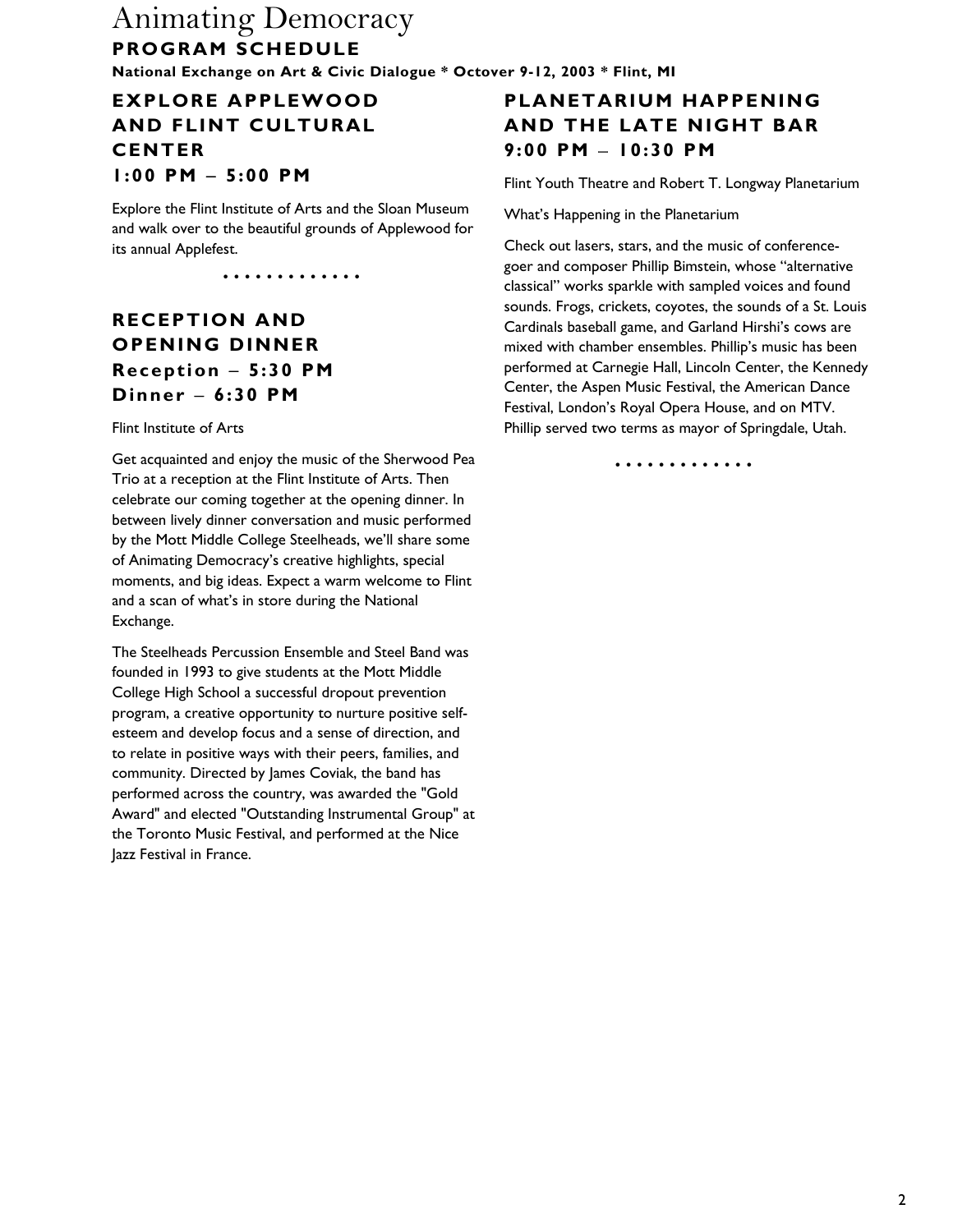Friday, October 10

### **REGISTRATION (For late arrivals) 7:30 AM** − **5:00 PM**

Sloan Museum Lobby

## **BREAKFAST 7:30 AM – 8:30 AM**

Sloan Museum and Flint Institute of Music Lobbies

•••• ••• • •••• •

•••• ••• • •••• •

### **MORNING SESSION 8:30 AM** − **10:30 AM**

#### **Historical Perspectives: Motion of the Ocean**

Flint Institute of Music, Rehearsal Room

"It's not the size of the ship that makes the waves, it's the motion of the ocean."

-John O'Neal, quoting Charlie Cobb paraphrasing an Atlanta deejay

The session begins with the premise that artists do not make change single-handedly but are provoked and moved, impeded, and advanced by "the motion of the ocean"—the large social currents of their times. This interactive session will explore such moments in history, both in the U.S. and internationally, when cultural movements have intersected with social movements. And, in so doing, it will reveal dimensions of a history of civically engaged art. A participatory timeline exercise will illustrate the dynamic relationship between art and history by highlighting a multiplicity of experiences: be they the Civil Rights or Chicano movements, the WPA or the war in Iraq. Recognizing that artists do not create in isolation, the session will reveal the multiple influences and contexts that give work resonance and relevance.

PRESENTERS: *Maryo Ewell, formerly with the Colorado Council on the Arts; Isao Fujimoto, University of California, Davis and Central Valley Partnership for Citizenship; Suzanne Lacy, artist, writer, and educator; Alice Lovelace, performance poet, playwright, artist in education specialist; Uday S. Joshi, New WORLD Theater; Michael Marinez, Esperanza Center*  FACILITATOR: *Jan Cohen-Cruz, New York University, Tisch School of the Arts* 

### **The Dialogue Movement: Current Status and Prospects for Arts-based Civic Dialogue**

Sloan Museum, Halfway Cafe

Animating Democracy has established links, locally and nationally, with organizations and practitioners that organize and promote dialogue and civic participation. In October 2002, Animating Democracy was well represented when a new National Coalition for Dialogue & Deliberation (NCDD) emerged from a first-ever national convening of dialogue theorists and organizations representing the spectrum of dialogue and deliberation practice. Challenges and questions raised at the conference included: is there value enough in dialogue that is not geared toward action; how to overcome barriers to participation; how to demonstrate impact of dialogue; and what to make of the seemingly inherent "left-leaning" bias of dialogue proponents (a parallel often drawn in the arts community). What is the current status of the broader dialogue movement? From the viewpoint of dialogue practitioners, what are the opportunities for linking arts and civic dialogue and what roles can the arts play?

PRESENTERS: *Lucky Altman, National Conference for Community & Justice/Los Angeles; Laura Chasin, Public Conversations Project; Sandy Heierbacher, National Coalition for Dialogue & Deliberation; Tammy Bormann, independent consultant*  RESPONDENTS*: David O'Fallon, McPhail School of Music; Debra J.T. Padilla, SPARC*  MODERATOR: *Sandy Agustin, Intermedia Arts* 

#### **Cultural Regeneration through Art and Conservation: The King Kamehameha Sculpture Project**

Flint Institute of Music, Anderson Room

Over a two-year period, artists, teachers, and an art conservator found that New England town meetings don't work in rural Hawai'i. Instead, small-scale art and dialogue projects engaged residents in a central question of authenticity: whether to honor a sculpture of Hawai'i's first king with original gold leaf, or a more recent tradition of brilliant painted colors added by the community. Traditional puppet workshops, a high school public forum, and classroom projects coordinated by the Hawai'i Alliance for Arts Education promoted dialogue through Hawaiian "talk story". The project opened a window into tensions of the past and present through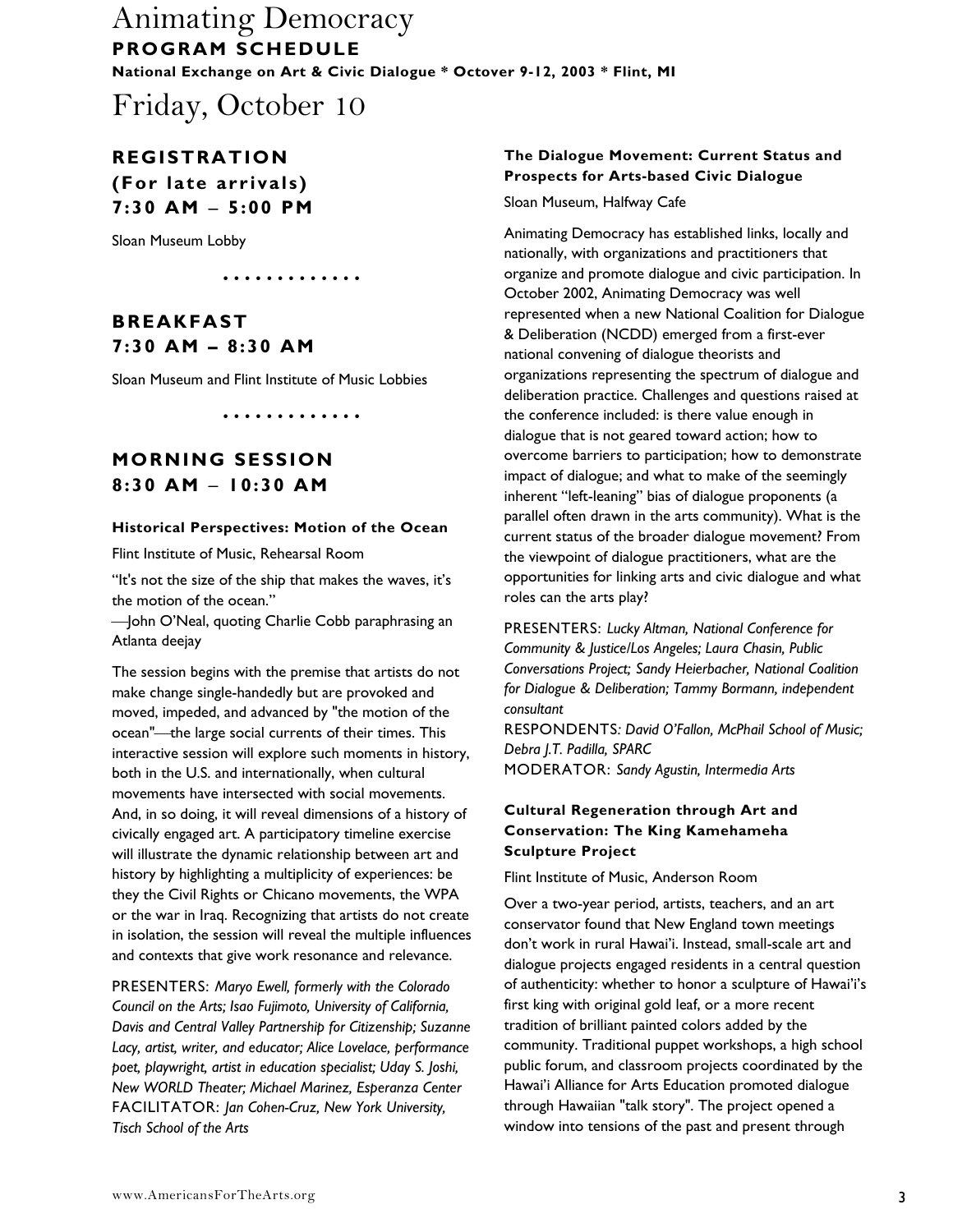the relatively "safe" space of art. It tapped public memory in the context of today's spiritual life, tourism, and economic stress.

This session will open with traditional Hawaiian blessings and a short PBS documentary. Presenters will illuminate how an entire community engaged in dialogue about protecting what it values. Questions to be explored include: What constitutes civic dialogue in traditional cultural contexts? How are dynamics between outsiders and locals negotiated in a community-based project? What is the potential for "participatory conservation" to engage meaningful dialogue about the past and future?

PRESENTERS: *Sharon Hayden, community organizer; Raylene Lancaster, kumu hula master; Glenn Wharton, conservator, research scholar, New York University*  RESPONDENTS: *Elizabeth Delude-Dix, Salve Regina University, RI; David Rooks, journalist and writer in the Animating Democracy Critical Perspectives project* 

#### **Nuevo California**

#### Sloan Museum, Van Bolt

This session looks closely at the aesthetics of an Animating Democracy project. Presenters will discuss the process, challenges, and creative choices made in creating and staging *Nuevo California*—a new play about bi-national relations at the U.S.-Mexico border, set in a fictional future town uniting San Diego and Tijuana. They will share challenges of creating a bilingual text, how they explored issues of neutrality and "multipartiality," and how they resolved aesthetic concerns in the context of the overall goals of the project. How are aesthetic choices affected by civic dialogue goals (and vice versa)? How do artists include, and balance, the multiple perspectives of dialogue with the theatrical need for character development and dramatic structure? What are the challenges of working with a bi-national cast? How does community engagement enhance or hinder the art? Full group discussion will follow presentations. This session will offer a chance to see and experience the art, through video clips of the process and production, and readings from the script of *Nuevo California*.

PRESENTERS: *Dora Arreola, San Diego Repertory Theatre; Bernardo Solano, playwright,* Nuevo California

#### **Perspectives on Flint: Moving a Community to Change**

Sloan Museum, Discovery Room

Flint is a city that is working hard for change. It can boast significant citizen efforts, anti-racism coalitions, public and foundation investments, community art projects, and the development of its cultural assets. But change is hard, progress is slow, and both setbacks and gains can create challenges. Many community-building efforts in recent years seek to create a "new story" for Flint by increasing citizen engagement and connection. This session will feature an open conversation among community insiders who participate in and provide leadership for community change initiatives and outside artists and consultants who have been invited to bring their creativity and ideas to help Flint build a brighter future. These insiders and outsiders will share their individual assessments of opportunities and barriers to change in Flint, the role of story and the arts, and the challenge of coordinating and building effective partnerships and creating synergy.

PRESENTERS: *Jawole Willa Jo Zollar, Urban Bush Women; John O'Neal, Junebug Productions; Richard Harwood, The Harwood Institute for Public Innovation*  RESPONDENTS: *Artina Sadler, Flint Cultural Center; Gloria Coles, Flint Public Library; Karen Jennings, Flint Institute of Music* 

MODERATOR: *Karen Aldridge Eason, Special Assistant to Governor Jennifer Granholm (MI)* 

#### **Youth, Theatre and Civic Dialogue: Implications and Opportunities**

#### Sloan Museum, Classroom

What unique contributions can professional theater for youth and youth theater make toward fostering civic dialogue? This session will feature presentations by two Animating Democracy Lab theater projects. Children's Theatre Company's Land Bridge project examined the Minnesota farm crisis and culminated in *Stories from Montevideo*, an original production performed for both rural and urban audiences. Flint Youth Theatre's project on school violence culminated in the original production, *…My Soul to Take*. People's Light and Theatre will discuss its work engaging artists and youth in ongoing collaborations, and its ideas on how youth and community can be central to a complex arts institution. In an open, moderated discussion, the session will pursue such questions as: What roles can and should youth play in this work and how are their voices invited, heard, and honored? How can theater-making be liberated and artistic expectations exploded through intergenerational projects? How does the intent to do dialogue impact the creative process? What are the specific challenges of partnerships in youthoriented arts-based civic dialogue projects?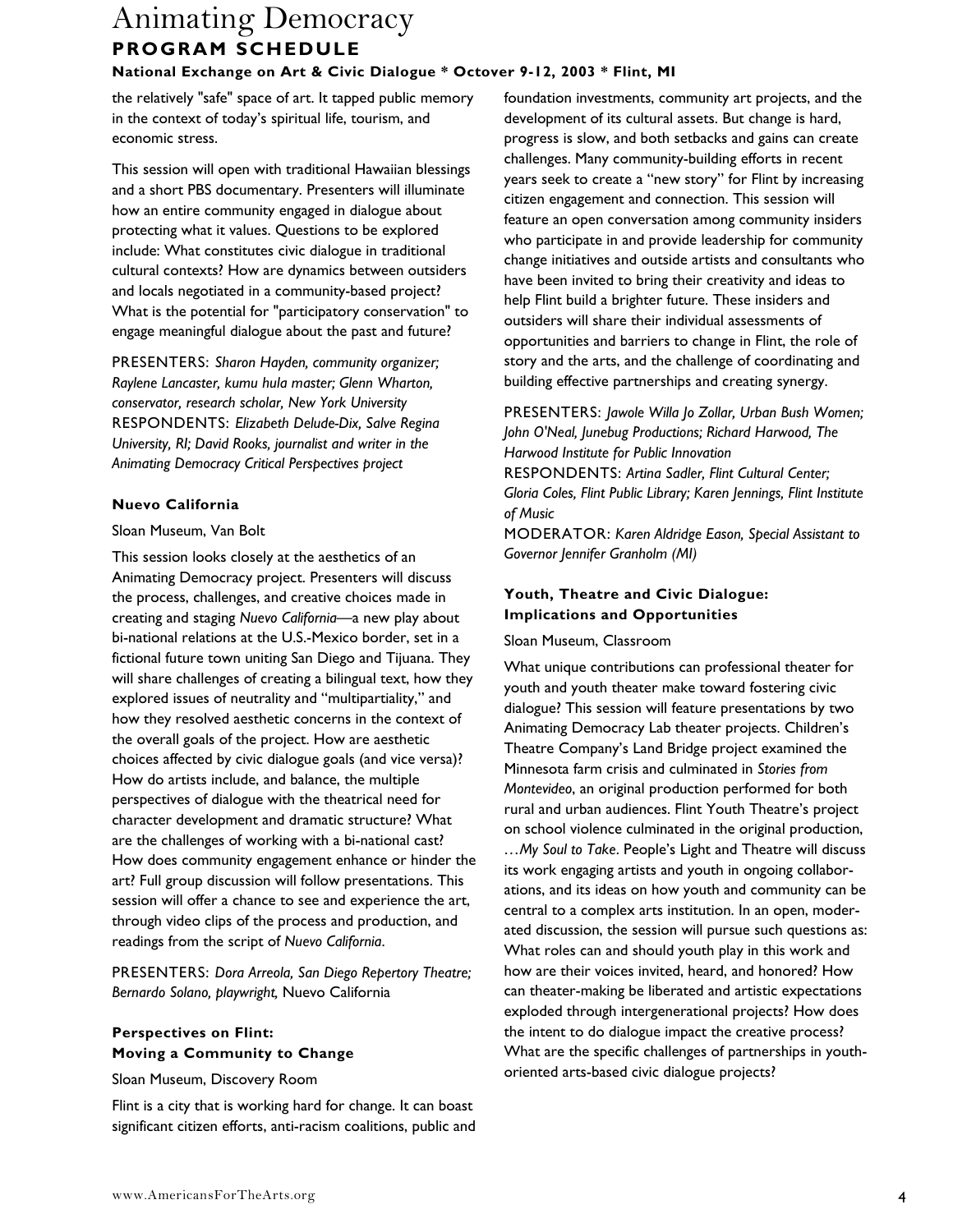#### **National Exchange on Art & Civic Dialogue \* Octover 9-12, 2003 \* Flint, MI**

PRESENTERS: *David Bradley, People's Light and Theatre; Sharon DeMark and Rebecca Brown, Minneapolis Children's Theatre Company; Bill Ward, Flint Youth Theatre*  RESPONDENTS: *Talvin Wilks, New WORLD Theatre; Dr. Shaun Nethercott, Matrix Theatre Company*  MODERATOR: *Joan Lazarus, University of Texas at Austin*

•••• ••• • •••• •

## **GRACE LEE BOGGS 11:00 AM** − **12:15 PM**

Flint Institute of Music, MacArthur Recital Hall

INTRODUCTION: *Jenny Kuida, Great Leap, Los Angeles*  FEATURED SPEAKER: *Grace Lee Boggs, The Boggs Center* 

Grace Lee Boggs is an activist, writer, and speaker whose 60 years of political involvement encompass the major U.S. social movements of this century: Labor, Civil rights, Black Power, Asian American, Women's and Environmental Justice. She and her husband, James Boggs, African American labor activist, writer and strategist, wrote *Revolution and Evolution in the Twentieth Century*. In l992, with James Boggs and others, she founded Detroit Summer, a multi-cultural, intergenerational program to rebuild, redefine, and respirit Detroit from the ground up. Currently she is active in the Detroit Agricultural Network, the Committee for the Political Resurrection of Detroit, writes for the weekly *Michigan Citizen*, and does a monthly commentary on WORT (Madison, Wisconsin). Her autobiography, *Living for Change* is widely used in university classes on social movements and autobiography writing.

•••• ••• • •••• •

### **LUNCH AT APPLEWOOD 12:30 PM** − **2:15 PM**

#### **Sponsored by the Ruth Mott Foundation**

Applewood—home of the late Charles Stewart Mott and Ruth Mott, national philanthropists and Flint community leaders-is now a part of the Ruth Mott Foundation. The Foundation preserves and shares Applewood as a serene and natural venue for convening community members and specialists to discuss issues of local importance and to inform its grantmaking process. Convenings bring together people representing different interests and perspectives into constructive conversation about common concerns that fosters participation, seeks common ground, and creates shared judgment.

Lunch at Applewood features a performance by Bradley's Flintstone Hoofers. This Flint-based dance troupe, directed by Bruce Bradley and his daughters, is nationally distinguished for its style, energy, and showmanship. The late Gregory Hines extolled the Hoofers performance at the Fall 2002 Tapology Concert organized by the Bradleys at Whiting Hall. Jane Goldberg wrote for *Dance Magazine* about the Hoofers, "New WOW energy in the tap genre." The Bradleys teach tap workshops at all levels and draw on Bruce Bradley's decades of experience as choreographer, dancer, vocalist, and actor, as well as the performance experience of his daughters with Savion Glover, Gregory Hines, and other tap masters.

•••• ••• • •••• •

### **AFTERNOON SESSION 2:45 PM** − **4:45 PM**

#### **Dialogic in Artistic Practice: SPARCing Dialogue II: The Great Wall of Los Angeles**

Robert T. Longway Planetarium, Mars Computer Room

The Great Wall of Los Angeles—a half-mile long mural painted over ten years with the help of at-risk youth, scholars, and artists-excavates and chronicles little known historical moments, social trends, political forces, and cultural phenomena affecting minority groups in California. By involving the communities that have inherited the legacy of these events, the processes for producing this mural exemplify arts-based civic dialogue and community cultural development. The Social and Public Art Resource Center (SPARC) is currently expanding the mural to include the decades of the 60s, 70s, 80s, and 90s. The advent of the Internet and digital technology are revolutionizing the notion of arts-based civic dialogue by enabling them to "widen the circle of discussion." SPARC will take this unique opportunity to engage Exchange participants—art makers and cultural, civic, and dialogue workers from all over the United States who work in similar ways—in this process. Participants will create metaphors and images to be included in the next segments of the Great Wall of Los Angeles. Everyone is encouraged to participate. Session results will be published on the SPARC website as a way to illustrate this process and make it public.

SPARC PRESENTERS: *Judith F. Baca, Debra J.T. Padilla, Pete Galindo, and Farhad Akhmetov*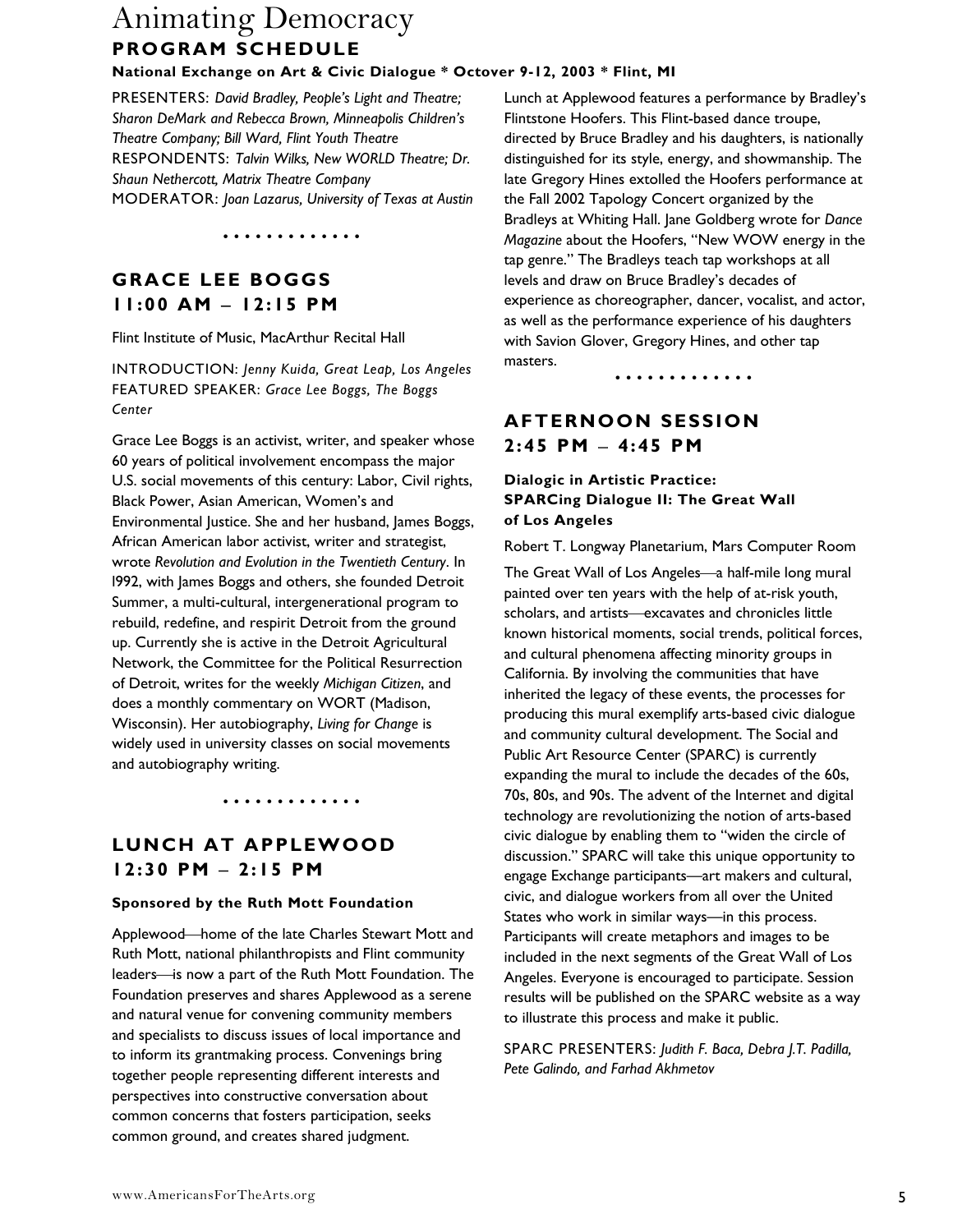### **Dialogic in Artistic Practice: Liz Lerman Dance Exchange on Dialogue and Making Dance**

#### Sloan Museum, Discovery Room

The Liz Lerman Dance Exchange, founded in 1976, creates sophisticated performance works through community interaction and participation. The company's recent Hallelujah project staged unique dances in 15 cities across the country. Each program was drawn from the host community's response to the question: "What are you in praise of?" Varied levels of dialogue are incorporated into Dance Exchange's process of community engagement. Through a "Dialogue Audit" conducted for their Animating Democracy project, Dance Exchange explored the dialogue elements embedded in its practice and the "moments of dialogue" that arise in its projects. This no-experience-necessary workshop will highlight particular tools from Dance Exchange's art-making practice that support dialogue, contain dialogue elements, or advance the values of effective civic dialogue. By engaging in aspects of the dance-making process, workshop attendees will explore non-verbal dimensions of dialogue, the impact of specificity in social exchange, and the applications of collaborative structures, with the possibility of gaining tools that are worthwhile accompaniments to other dialogue methodologies.

PRESENTER: *Liz Lerman, Liz Lerman Dance Exchange* 

#### **Spoken Word and Performing Poetry**

Berston Field House

#### **SIGN UP: Conference participants must sign up during lunch at Applewood for a limited number of spaces. Bus leaves Applewood at 2:00 p.m.**

City Lore Poetry Dialogues facilitator Regie Cabico takes a jaunt into Flint, offering a participatory workshop for community members and Exchange participants. Hosted by the Flintstone Hoofers at the Berston Field House community center, and joined by local youth and arts groups, Regie will facilitate a process that encompasses the personal and political in creative expression. Exploring themes chosen by community participants, the workshop will include writing techniques and exercises, and move from page to stage with performance coaching. Drawing from the purest elements of the poetry slam, hip hop culture, and the spoken word revolution, Regie will engage the group in freeing voices, sharing work, and performing poetry. No prior experience with spoken word necessary. Feel free to bring a poem, a piece in progress, or an empty page and open mind!

FACILITATOR: *Regie Cabico, spoken word artist, City Lore Dialogues project* 

#### **The Flint Color Line Project: Connecting Civil Rights Movement Stories to Teaching, Organizing, the Arts, and Change**

#### Flint Public Library, Multipurpose Room

An inability to sustain dialogue around issues of color and racism persists in American society. The national Color Line Project is a response to this dilemma. The Flint Color Line Project (CLP) is a collaboration between Junebug Productions, the Flint Cultural Center Corporation, and Flint community/educational organizations, artists, educators, students, and organizers. Entering its third year, the project has centered around the collecting of community stories about the Civil Rights Movement and the use of those stories by educators, artists, and organizers to promote civic dialogue about persistent issues of civil rights and inequality. During this interactive session, high school students will share poems based on stories they collected, and local artists who are creating a performance piece based on Flint Civil Rights stories will read from work in progress. Artists, CLP Core Committee members, and Junebug Productions staff will offer perspectives on the benefits and challenges of this community story project. In the context of the national CLP, they will examine a new type of "artist residency model" that combines O'Neal's story-circle methodology and plays with the creation of new artwork highlighting local interests, all working toward establishing structures for dialogue and education devoted to catalyzing action for social justice.

PRESENTERS: *Artina Sadler, Flint Cultural Center; Kendall Reaves, Northern High School Project; Lee Bell, Flint community organizer; Alfreda Harris, teacher and artist; Sterline Lacy, Flint CLP; John O'Neal, Junebug Productions; Theresa Holden, National CLP; Jim Randels, education specialist; Curtis Muhammad, National CLP* 

#### **Dialogic in Artistic Practice: Invisible Communities**

#### Sloan Museum, Van Bolt

The Prison Creative Arts Project (PCAP), Los Angeles Poverty Department (LAPD), and actor/facilitator Michael Keck have been engaging invisible communities of prison and skid row in and through the arts for many years. By witnessing the stories of the forgotten and displaced, they seek new ways of making connections between lived experience and the social forces shaping people's lives. PCAP's recent theater project, *When Can*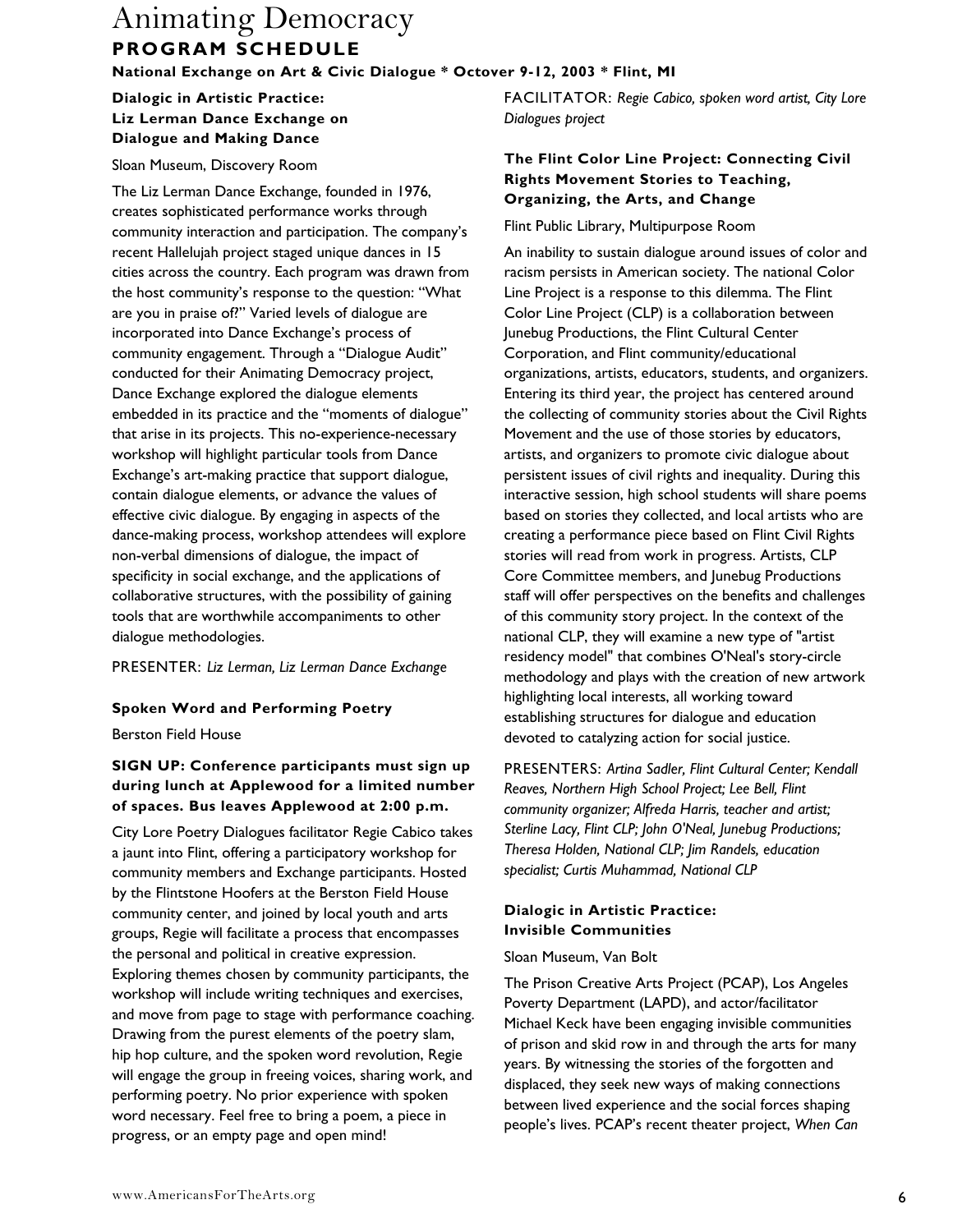**National Exchange on Art & Civic Dialogue \* Octover 9-12, 2003 \* Flint, MI** 

*We Talk?*, addressed the challenges of incorporating excons back into communities by enabling audience members to confront prisoners with their questions and concerns. LAPD's *Agents & Assets*, a work about drug policy, involved city residents impacted by drugs and drug policy in dialogue and activist work related to policy reform. Michael Keck's solo performance piece, *Voices in the Rain* explores the plight of America's urban black male. Drawing upon these and other projects, this session explores how creative process enables dialogue within these communities as well as how theater and other art forms can help move the dialogue into the public realm. Questions to be explored include: What are the personal and civic goals of community based work with the disenfranchised? Can dialogue generated by these invisible communities change government mindsets and policy?

PRESENTERS: *Buzz Alexander, Gillian Eaton, and Janie Paul, Prison Creative Arts Project; John Malpede, Los Angeles Poverty Department; Michael Keck, actor, composer, writer, prison activist* 

#### **The Media: Partner, Forum, or Foe?**

Sloan Museum, Classroom

Animating Democracy projects accumulated a wide range of experience with the media through their projects. In some cases, as in Lima, OH, media outlets including radio and TV stations were active partners in promoting projects, recruiting participants, and covering events. In Pittsburgh, PA, as in Lima, through ongoing feature coverage and letters to the editor they fostered ongoing public discourse that expanded the reach of the project. However, in the case of the Jewish Museum's exhibition *Mirroring Evil*, the New York press pretty much stole the show by launching a sensational, inflammatory, and counterproductive discourse three months before the exhibition opened. Join arts organization leaders and media representatives and specialists to discuss media strategies for coverage and controversy.

PRESENTERS: *Judy Gilbert, Common Threads; Carole Zawatsky, The Jewish Museum; Will K.. Wilkins, Real Art Ways* 

RESPONDENTS: *Matt Zacks, Uncommon Sense; Lynn McKnight, Center for Documentary Studies, Duke University*  SESSION LEADER: *Shirley Mae Springer Staten, Understanding Neighbors* 

•••• ••• • •••• •

# **VIDEO SPACE 5:00 PM** − **6:00 PM**

Sloan Museum, Halfway Café

#### **Two Theater Projects Developed from Dialogue Process**

#### The Land Bridge Project

This project—involving Children's Theater Company of Minneapolis and theater artist Rebecca Brown—engaged rural and urban residents in theater activity and dialogue about the farm crisis in Minnesota. The video will feature excerpts from the play, *Stories from Montevideo*, and project dialogues.

Abundance, artist Marty Pottenger in collaboration with The Working Theater

This two-year theater-based dialogue focused on economic resource, distribution, and consumption and the social impact of money on people's lives. It will feature excerpts from project artmaking and dialogues.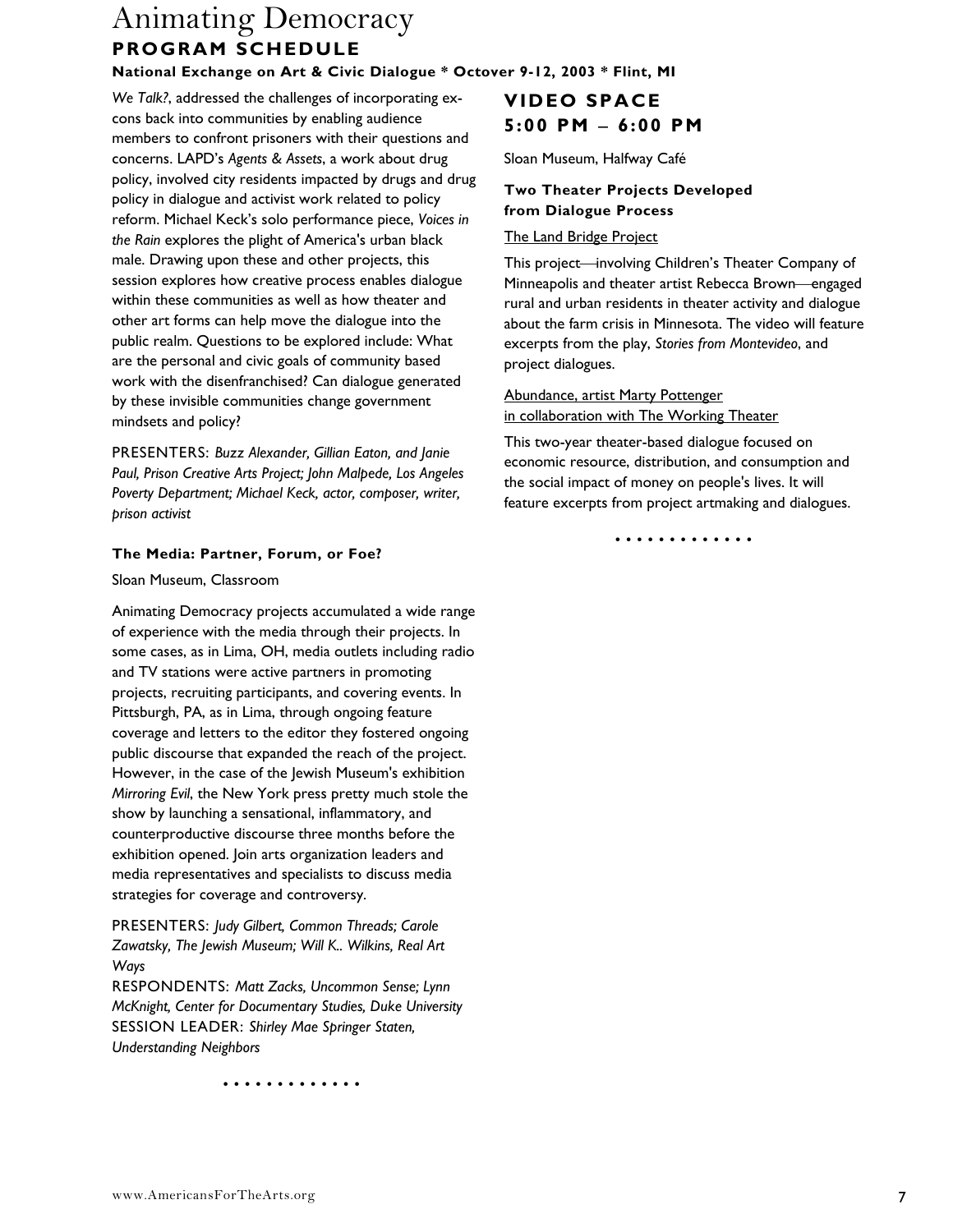# **FLINT YOUTH THEATRE PRESENTS** *ALIEN SOIL*

**D i nner/Pe rforma nce/Di a l ogue** − **6 : 30 PM** 

Flint Youth Theatre/Robert T. Longway Planetarium Lobbies and Bower Theater

Relax over a meal and conversation with fellow participants and get ready for an evening of theater, reflection, and discussion. Then see *Alien Soil*, a new play created by Flint Youth Theatre's artistic director William P. Ward. *Alien Soil* explores the historical and contemporary displacement of peoples—at the hands of another nation, their own nation, or through social or political circumstance. What is it to be without a home or to constantly have to redefine the concept of home?

Small group discussions facilitated by dialogue practitioners and artists will follow the play as an opportunity to pick up on issues evoked by *Alien Soil*. Community members who contributed personal stories to the development of the script may join some discussion groups. Theater artist and Flint Youth Theatre collaborator Gillian Eaton will lead an interactive creative dialogue session, including community members, who will be developing their own "perfor-mance response" to *Alien Soil* over the next few weeks.

**Saturday morning!** An *Alien Soil* debrief breakfast round table will be convened by Bill Ward (playwright, director), Walter Hill (stage manager), and Margaret A. Mead-Finizio (choreographer), 8:45 a.m. to 10:00 a.m., for informal discussion about the development of *Alien Soil*.

Plus! A facilitated Saturday breakfast discussion exploring issues in *Alien Soil*, 8:45 a.m. to 10:00 a.m.

### **LATE NIGHT BAR AFTER THE PERFORMANCE 10:00 PM**

Flint Youth Theatre and Robert T. Longway Planetarium Lobbies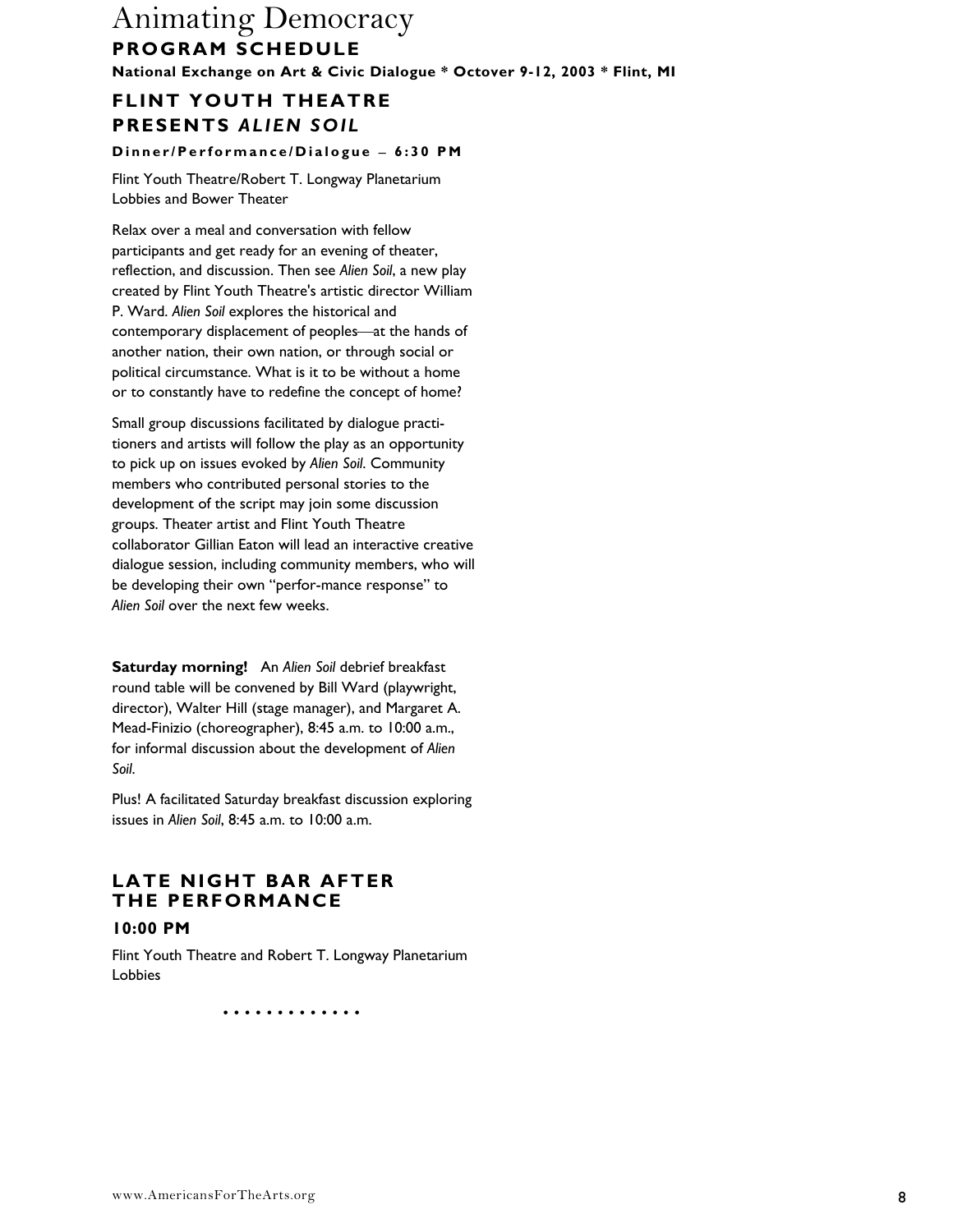# Saturday, October 11

### **BREAKFAST 8:30 AM – 10:00 AM**

Flint Youth Theatre and Robert T. Longway Planetarium Lobbies

•••• ••• • •••• •

### **OPTIONAL: ROUND TABLE SESSIONS 8:45 AM** − **10:00 AM**

Flint Youth Theatre and Robert T. Longway Planetarium Lobbies

#### **Debriefing on Flint Youth Theatre's** *Alien Soil*

CONVENERS: *Bill Ward, Walter Hill,Margaret A. Mead-Finizio*

#### **Story: Use of Story, Oral History, Interviewing in Civic Dialogue**

CONVENERS: *Linda Frye Burnham, Lisa Mount*

#### **Rethinking Curatorial & Education Practice**

CONVENERS: *Carole Zawatsky, Maribel Alvarez*

**Art & Dialogue in Educational Settings**  CONVENER: *Alice Lovelace*

•••• ••• • •••• •

## **VIDEO SPACE 8:45 AM** − **10:00 AM**

Flint Youth Theatre, Bower Green Room

#### **Imagining Robert: My Brother, Madness, and Survival**

This film about two brothers, one mentally ill and the other his caretaker, explores the impact of chronic illness on families, the system, and how to challenge assumptions and perceptions about treatment, stigma, and delivery of services. You will also have the opportunity to converse with Hayley Wood, dialogue coordinator, Massachusetts Foundation for the Humanities.

Flint Youth Theatre, Elgood Green Room

#### **The Three Willies**

This multi-media jazz opera is about issues of the Black male as perpetual suspect and the ways that such stereotyping has affected different generations, genders, and classes of people. You will also have the opportunity to converse with Homer Jackson, librettist.

•••• ••• • •••• •

### **MORNING SESSION 10:15 AM** − **12:15 PM**

#### **The Dentalium Project**

Flint Youth Theatre, Elgood Theater

In Blue Lake, CA, the construction of a casino by the Native American Rancheria caused heated debate about its impact on quality of life in this small rural community. Recognizing an economic power shift, the issues were: what would be the future of this place and who would be driving that future. Based on decades of making theater of place here, Dell' Arte wondered if theater could get people talking together instead of apart about the future of Blue Lake. A new satiric play, *Wild Card*, and a documentary video based on dialogues among Blue Lake citizens and Rancheria members evoked concerns about leadership, citizen participation, and relations between the city and Rancheria. How did an historical, cultural divide, and tensions around the Rancheria's rights as sovereign nation and the current economic power shift affect the need and potential for dialogue for Native and non-Native Americans? What were expectations for art and for dialogue? How do you find the native voice in the theater work in a way that is truthful and organic to the community? What are the cultural norms of art, humor, and dialogue, and how do they translate across cultures? What are issues of power and partnership in a project like this? When a theater company takes a lead in addressing civic issues, how is it positioned and perceived by different stakeholders?

PRESENTERS: *Michael Fields, Dell' Arte; Arla Ramsey, Blue Lake Rancheria*

RESPONDENTS: *Phillip Bimstein, composer, former mayor, Springdale, UT; Susan Koscis, Search for Common Ground*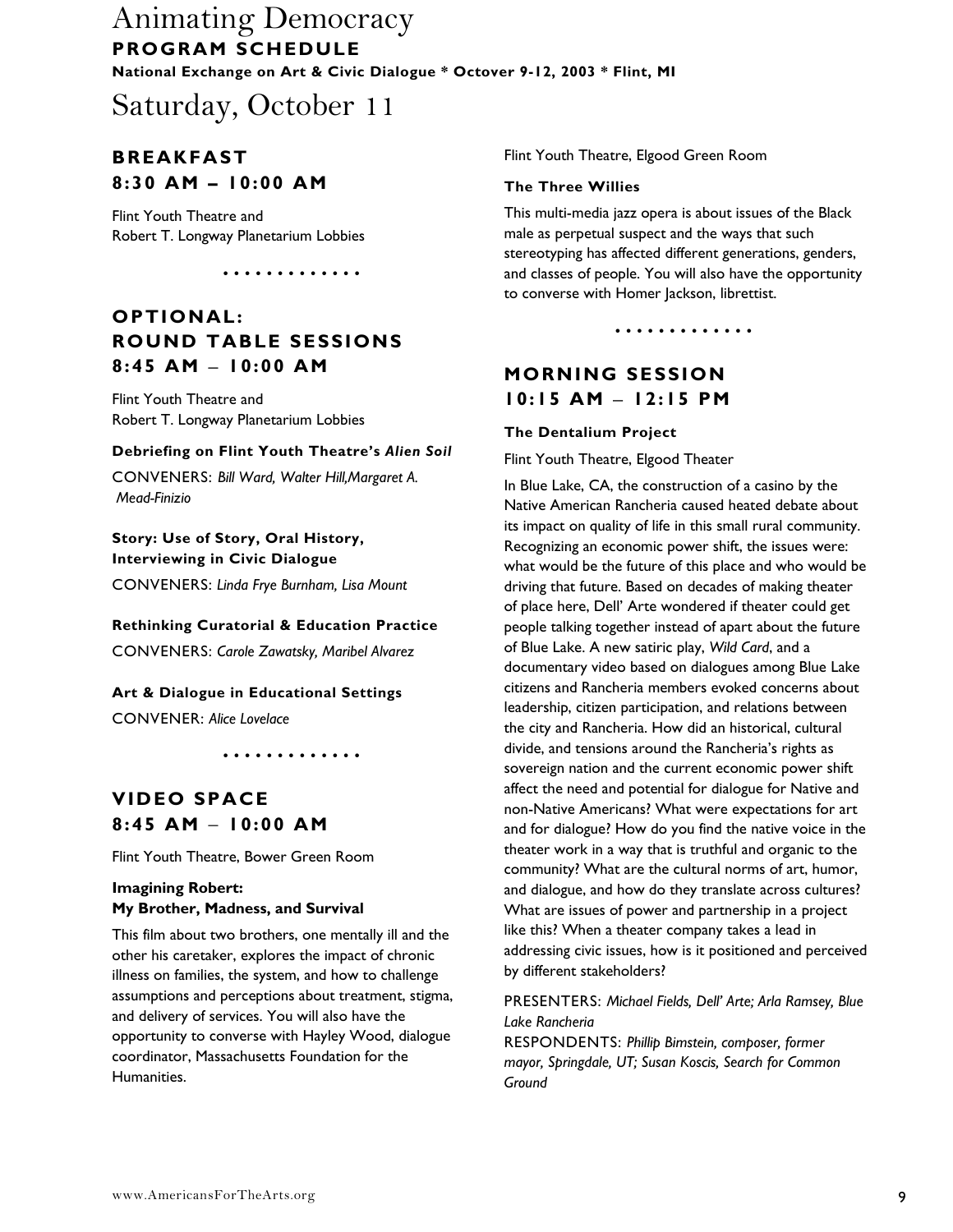#### **National Exchange on Art & Civic Dialogue \* Octover 9-12, 2003 \* Flint, MI**

#### **The Dialogic Within the Creative**

#### Flint Youth Theatre, Studio 2

Animating Democracy has asserted that art can be a form of dialogue. Art can go beyond "getting folks talking" by offering fresh ways and multiple modes to engage people. Democratic principles inherent in community art practice set up the proper conditions for full participation and meaningful exchange. But when do creative exercises and the collaboration to create artworks constitute real dialogue? When is it civic? How does dialogue fit within or contribute to creative practice? What is the unique power of art in creating potential for new kinds of civic dialogue? Can the demands of dialogue stifle creativity or challenge an aesthetic standard? Can artistic standards help to raise standards for dialogue?

In the Animating Democracy Lab, five artist-led organizations, whose pioneering community-based work has always incorporated dialogue practice, took the opportunity to examine, codify, modify, and reflect on the dialogue elements in their work. Some of those artists will share their learning, insights, and lingering questions on this cross-disciplinary panel. Dialogue practitioners and other attendees are invited to add their observations and reflections though discussion and creative engagement. For those attending Thursday preconference programs and Friday afternoon experiential workshops, this session offers an opportunity to debrief and reflect.

PRESENTERS: *Jawole Willa Jo Zollar, Urban Bush Women; Judy Baca, SPARC*  RESPONDENT: *Maggie Herzig, Public Conversations Project* 

MODERATOR: *John Borstel, Liz Lerman Dance Exchange*

#### **Art, Dialogue, and Activism**

Flint Public Library, Multipurpose Room

How do we effect change through our work? Where and how do art and dialogue fit into social change activism and movement building? A conversation among activist artists and community organizers will examine a range of approaches for connecting arts, dialogue, and activism. To stimulate a full group discussion about strategies and challenges, presenters will discuss the dynamics of partnerships between artists and organizers, the development of community ownership and decision making, the transformative power of image, story, and metaphor, and the connection between individual and systemic change. They will also explore the tensions that may arise when an activist's need for outcome clashes

with an artist's creative process or when the point of view, advocacy orientation, and power analysis of an activist campaign runs up against the multiple perspectives and open ended nature of dialogue.

PRESENTERS: *Grace Lee Boggs, The Boggs Center; Sonya Childress, Active Voice; Curtis Muhammad, Junebug Productions; Isao Fujimoto, University of California, Davis and Central Valley Partnership for Citizenship; Graciela Sanchez, Esperanza Peace and Justice Center; Geno Rodriguez, Alternative Museum* 

FACILITATOR: *David Campt, dialogue and diversity consultant* 

#### **History as a Catalyst for Civic Dialogue**

Robert T. Longway Planetarium, Mars Classroom

How can we tap the power of history to engage people in meaningful dialogue about today's civic concerns? Two projects that boldly call forth histories of slavery, marginalization, and displacement are the focus: the St. Augustine's Church Slave Galleries Project explores issues of marginalization on the Lower East Side of Manhattan; and Evoking History, an ongoing program implemented in conjunction with the Spoleto Festival USA, connects Charleston's past to current issues of race, cultural tourism, development, and gentrification. Participants will hear about approaches to dialogue through connections to restoration (Slave Galleries) and public art and education projects (Evoking History), and examine practical and philosophical challenges inherent in history-based civic dialogue. Among questions for exploration are: How can the search for truth in histories previously untold, hidden, denied offer opportunity for deep and honest dialogue? How can you offer one group's history to inspire dialogue and connections between other groups/communities, while maintaining specificity of ownership of that history? What practical (e.g., education, community development) and poetic roles can arts play in history-based civic dialogue? How do you allow a program to morph over time and maintain a sense of trust in the future during dormant or dry periods?

PRESENTERS: *Mary Jane Jacob, Evoking History, Spoleto Festival USA; Rev. Deacon Edgar Hopper, St. Augustine's Episcopal Church; Liz Sevcenko and Lisa Chice, Lower East Side Tenement Museum; John Kuo Wei Tchen, Asian/Pacific/American Studies Program and Institute, New York University*

RESPONDENTS: *Glenn Wharton, conservator, research scholar, New York University; Rob Jones, National Conference for Community and Justice/Southeastern New England*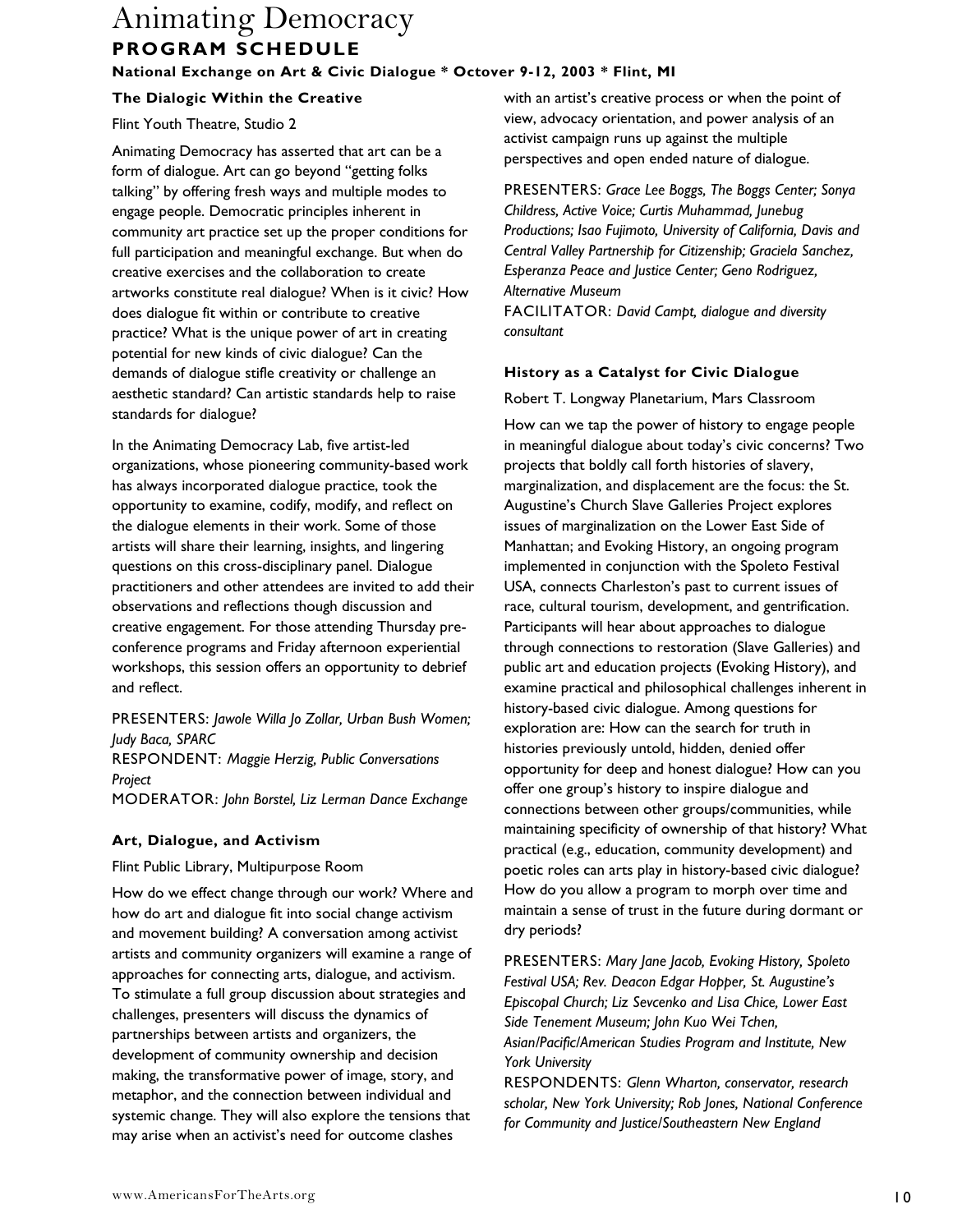#### **National Exchange on Art & Civic Dialogue \* Octover 9-12, 2003 \* Flint, MI**

SESSION LEADER: *David Thelen, University of Indiana Bloomington*

### **Understanding Neighbors: Out North Contemporary Art House**

Flint Youth Theatre, Studio 1

After years of advocating and action to legalize gay marriage in Alaska, Out North Contemporary Art House founders Jay Brause and Gene Dugan viewed Animating Democracy as an opportunity to approach the issue in a new way. They partnered with the Interfaith Council of Anchorage and Alaska Common Ground to establish a more neutral space that would bring citizens with a mix of socially conservative, moderate, and liberal viewpoints together in dialogue around the question: "What is the legal, moral, and cultural place of same-sex couples in our society?" The project was titled "Understanding Neighbors" to reflect its shift in goal from influencing policy to achieving understanding. Performance and video works incorporating community interviews were created by artists Peter Carpenter, Sara Felder, and Stephen Mazurek to serve as creative catalysts for weekly small group dialogue sessions. Ann McBroom and Public Conversations Project advised on dialogue design. This session will explore a range of questions elicited by this complex project: How effective and necessary was all the effort to establish a neutral base for the project? What effect did the artists and their work have on the dialogues and how could their participation and roles have been enhanced? What has been gained in Anchorage as a result of Understanding Neighbors? How best can the effects of this project be continued and by whom?

PRESENTERS: *Jay Brause, Out North Contemporary Art House; Shirley Mae Springer Staten, UN project coordinator; Mia Oxley, UN Coordinating Committee member and dialogue trainer*

#### **Institutional Issues in Community Engagement**

Robert T. Longway Planetarium, Jupiter Classroom

When arts and cultural institutions enter the civic arena, old perceptions are challenged and new expectations are raised, both internally and out in the community. Curatorial, educational, and marketing conventions frequently need rethinking. Some institutions are compelled to examine philosophies and mission statements and reconsider staff roles and functions. This session will consider the characteristics and conditions needed to support and sustain effective arts-based civic dialogue. Presenters will share their stories and discuss how arts-based civic dialogue and engagement may be

advanced or impeded by institutionalized attitudes, behaviors, and operating procedures and practices. Join in a probing discussion on institutional responsibility, accountability, and the ethics of community engagement.

PRESENTERS: *Maribel Alvarez, University of Arizona, Ties that Bind project, MACLA; Jessica Arcand, The Andy Warhol Museum; Jeffrey Herrmann, Perseverance Theater*  RESPONDENTS*: Joanna Lindenbaum, The Jewish Museum, Cindy Ornstein, Flint Cultural Center Corp.*  SESSION LEADER: *Kathie deNobriga, consultant and project liaison, Animating Democracy* 

•••• ••• • •••• •

### **LUNCH BREAK 12:15 PM – 2:30 PM**

Box lunches will be available in the Flint Youth Theatre Lobby. Or, take a break from the Flint Cultural Center and have lunch at the Flint City Market! This traditional farmers market has more than 50 local vendors selling everything from local produce and baked goods to craft items and spices.

The Holiday Inn Express Shuttle will depart the Flint Youth Theatre beginning at 12:15 p.m. and will make a continuous loop every 15 minutes to the Flint City Market. The last shuttle will depart the market at 2:15 p.m.

Or take some time to see museums, network, or just relax!

•••• ••• • •••• •

### **VIDEO SPACE 1:00 PM** − **2:00 PM**

#### **Traces of the Trade**

Flint Youth Theatre, Bower Green Room

This project explores issues of race using the film *Traces of the Trade,* about the filmmaker's slave trading ancestors and their contemporary descendents, the role of the North in slavery, and how amnesia created fertile ground for Northern and national blindness about contemporary racism. Film excerpts and conversation with Katrina Browne, director/producer, and Rob Jones, dialogue advisor, National Conference for Community & Justice,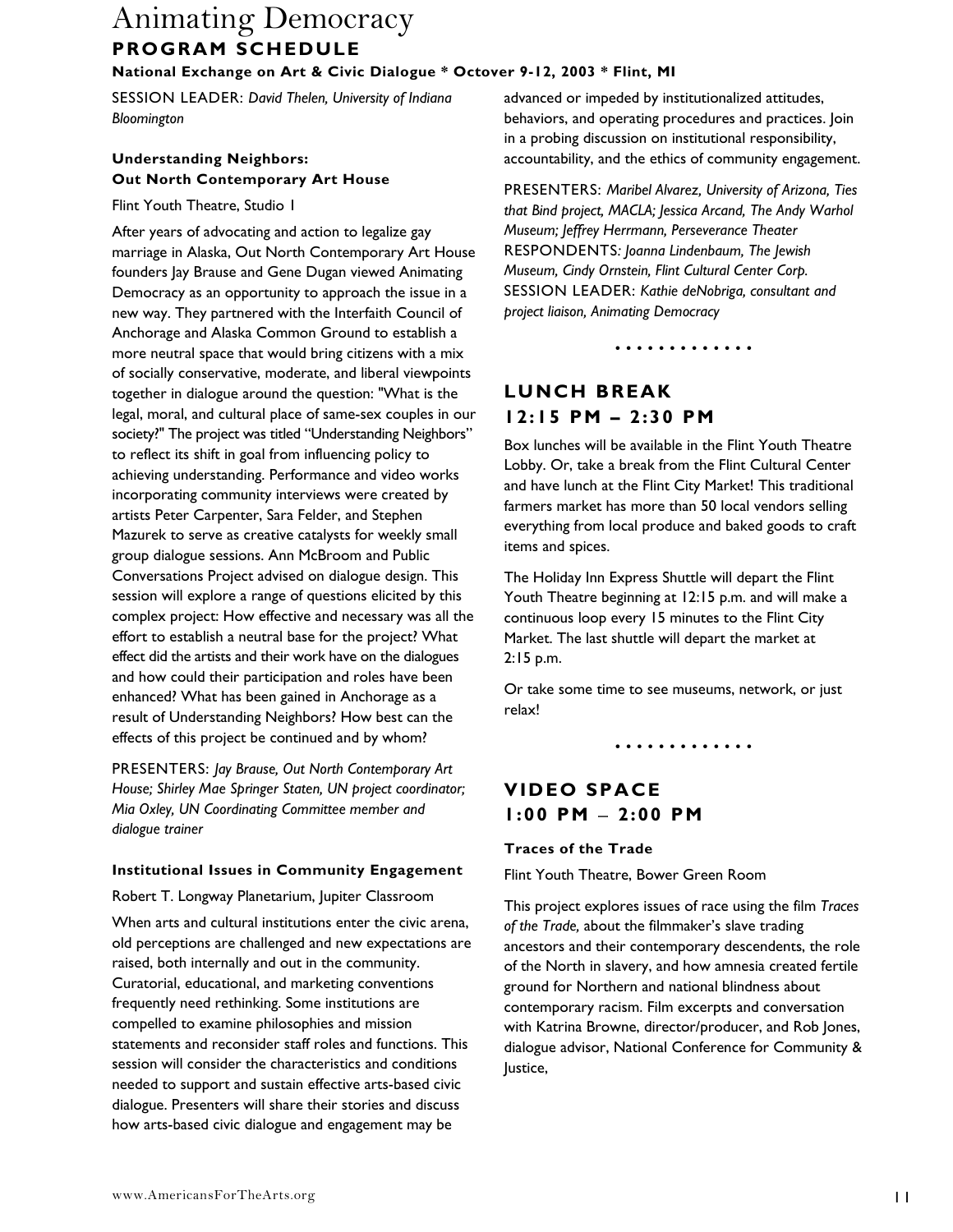**National Exchange on Art & Civic Dialogue \* Octover 9-12, 2003 \* Flint, MI** 

**Film and Video from Museum Exhibition Programming** 

Flint Youth Theatre, Elgood Green Room

The Jewish Museum will show an interpretive video used at the entry and exit points of its exhibition, *Mirroring Evil: Nazi Imagery/Recent Art*, to be followed by a conversation with Joanna Lindenbaum. The Andy Warhol Museum will show excerpts from the Video Comment Booth, set up for exhibition goers to comment privately about their experience of seeing *Without Sanctuary: Lynching Photography in America*. This will be followed by a conversation with artist/educator, Carrie Schneider.

•••• ••• • •••• •

### **AFTERNOON SESSION 2:30 PM – 4:30 PM**

#### **New WORLD Theater's** *Project 2050:* **A Call to Action**

Flint Youth Theatre, Elgood Theater

New WORLD Theater's youth initiative, *Project 2050*, is a multi-year exploration of the mid-century demographic shift, when it is projected that people of color will become the majority in the U.S. Addressing issues compelled by these changing demographics, the project engages youth communities, professional artists, scholars, and community activists in civic dialogue and artistic creation. The project promotes creative imagining of a near future when it will become imperative to not only address issues such as race construction, ethnic balkanization, social inequity, and power imbalance, but to move beyond these traditionally disempowering institutional frameworks. Presenters will recap the history and evolution of New WORLD Theater's youth initiative that began as separate programs in three Western Massachusetts communities and is now one multi-cultural community collaboration blurring the lines between intergenerational art, activism, politics, and culture. Through video, slides, performance, and dialogue, the *Project 2050* team, including three youth, will explore New WORLD Theater's intensive summer program to engage youth communities, the work's impact on year round activity in the various communities served; and how the work has unilaterally inspired the creation of a youth action community coalition.

PRESENTERS: *Roberta Uno, Talvin Wilks, and Uday S. Joshi, New WORLD Theater; M.J. Donoghue, Jacqueline Johnson, and Amira Schroeder, Project 2050 youth leaders*

#### **The Artist, Institution, Community Triangle**

#### Flint Youth Theatre, Studio 2

Whether the impulse to develop an arts-based civic dialogue project originates with the artist, the cultural institution, or a civic group, as projects evolve, collaborating partners find that building trust and maintaining a shared vision for the project is challenging. As Animating Democracy projects developed, partner expectations were defined and redefined. Roles were negotiated and re-negotiated as community engagement processes unfolded to bring the community participants themselves into a central role. The shifting kaleidoscope of perspectives surfaced many multi-faceted questions: Who owns the project? Who defines and represents "local culture"? How should political divisions and power relations within the community be acknowledged or addressed? Who is to maintain the relationships and the momentum around the issues developed through this project? In this session participants will consider these issues of trust and power, accountability and sustainability, and ethics and discuss how civic engagement projects challenge existing models for artist residencies, outreach, and marketing.

PRESENTERS: *Sandy Agustin, Intermedia Arts, Mary Keefe, Hope Community, Inc.; Deborah Grotfeldt, Project Row Houses*

RESPONDENT: *Selma Jackson, 4 W Circle Enterprises* SESSION LEADER: *Jane Hirshberg, Liz Lerman Dance Exchange* 

#### **Facilitating Meaningful Dialogue Around Arts Events**

Flint Youth Theatre, Studio 1

Post-performance talkbacks and panel discussions, the norms for much audience participation programming, rarely offer opportunities for true dialogue. Structuring dialogues that both honor the art and meaningfully engage participants challenges institutional programming conventions and the expectations of audiences. Among Animating Democracy projects, Cornerstone Theater's production of *Zones* within its Faith-based Theater Project blurred the lines between performance and dialogue. The Common Threads project in Lima, OH, used evocative questions, creative exercises, and a mix of large and small group discussion formats to encourage participation. The Center for Cultural Exchange in Portland, ME, choose not to call it dialogue at all. The Warhol Museum provided daily dialogue opportunities for visitors after viewing an emotional exhibition. Most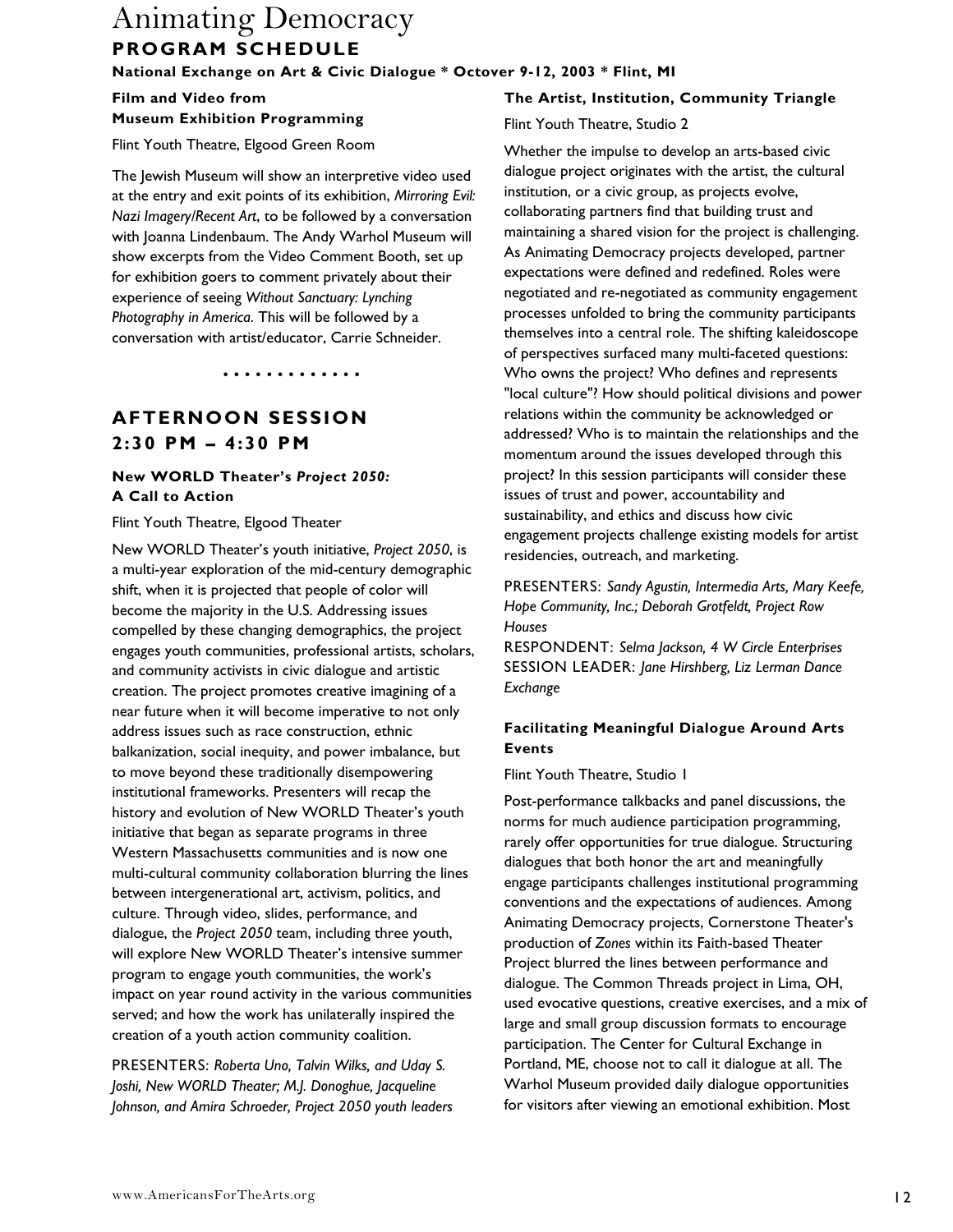groups reported a "discovery moment" when they really understood how to approach dialogue planning.

While art can be a powerful catalyst for dialogue, the art, and the setting and timing, the audience and the goals of the dialogue need to be taken into account. What are reasonable expectations for a one-time dialogue? When should you break or respect conventions in exhibiting and presenting work? How should the art be brought into the dialogue? Share your "discovery moments" and participate in a full exchange on theory and practice.

PRESENTERS: *Lucky Altman, National Conference for Community & Justice; Dr. Patricia Romney, Romney Associates; Carrie Schneider, The Andy Warhol Museum* RESPONDENTS: *John Haworth, Smithsonian National Museum of the American Indian; Treva Offut, The Kitchen* SESSION LEADER: *Maggie Herzig, Public Conversations Project*

#### **What Difference Are We Making? Understanding Civic Impact**

#### Flint Public Library, Room 205

As cultural organizations address civic issues through their work, assessing artistic and organizational effects often seems easy compared to figuring out what difference they are making at a civic level. This session begins with the premise that it is valuable to set civic goals, and track and assess what difference civically engaged arts and humanities makes on citizens, the issue, and on communities. Presenters will share from their experience the inherent practical, ethical, and interpretive challenges of evaluating civic change and approaches they have taken to defining and gauging civic impact. The session will examine questions such as: What constitutes *civic* impact for various constituents of the project? How do you frame intended civic outcomes that are feasible but that also stretch and connect with broader or longer-term civic goals? What's important to document and track and why? What is less important? How do you document dialogue to demonstrate civic impact? How do you measure what is difficult to measure (e.g., shifts in attitudes and beliefs)? If the long view is key to understanding civic impact, what can you realistically do to track evidence of change?

PRESENTERS: *David Campt, dialogue consultant and facilitator; Florence Kabwasa-Green, consultant to Urban Institute's Cultural Indicators Project; Mat Schwarzman, National Performance Network; Jill Chopyak Hogan, Institute for Community Research*

RESPONDENTS: *Jay Brause, Out North Contemporary Art House; Steve Day, School of Social Work, University of North* 

*Carolina at Chapel Hill; Sharnita Johnson, Ruth Mott Foundation*

#### **Laying an Egg: Writing about Civically Engaged Art**

Flint Youth Theatre, Scene Shop

At an Animating Democracy gathering of writers, anthropologist/poet Renato Rosaldo compared the process of writing about civically engaged art to "laying an egg (something I know nothing about)." How do we write about civically engaged art in a manner that is reflective and stimulates further dialogue? What are the relationships between writer and artist, community, reader? How do writers take creative risks, remember "one's responsibility to the people you're working with and at the same time [keep] the writing fresh and provocative?" (Lucy Lippard) How can writing reflect the multiple perspectives that are so important in dialogue?

Animating Democracy created the Critical Perspectives Project to support a multi-perspective approach that expands who has voice and authority in writing about civically engaged art. Three writers were involved in each of three Lab projects. Writers explored the intricacies of these projects from diverse professional and personal perspectives as well as vantage points from within and outside of the projects and communities. They will read excerpts from their essays and, with project directors, share insights and lingering questions about arts-based civic dialogue and their writing experiences. The full group will then discuss positive and negative challenges in writing about civically engaged arts and humanities. (Note: Lucy Lippard's introduction to the upcoming Critical Perspectives anthology is included in your conference binder.)

PRESENTERS: *Dentalium Project: Ferdinand Lewis, playwright, arts writer, and cultural planning scholar; David Rooks, journalist and Oglala Lakota tribal member; Michael Fields, Dell' Arte; Slave Galleries Project: John Kuo Wei Tchen, Asian/Pacific/ American Studies Program and Institute at New York University; Rev. Deacon Edgar Hopper, St. Augustine's Episcopal Church; Ties that Bind: Maribel Alvarez, University of Arizona.* 

FACILITATOR: *Caron Atlas, Critical Perspectives consultant* 

#### **Cultural Perspectives: Honoring Tradition and Working Cross-Culturally**

Flint Public Library, Multipurpose Room

What constitutes civic dialogue or participation in different cultural contexts or traditions? How do certain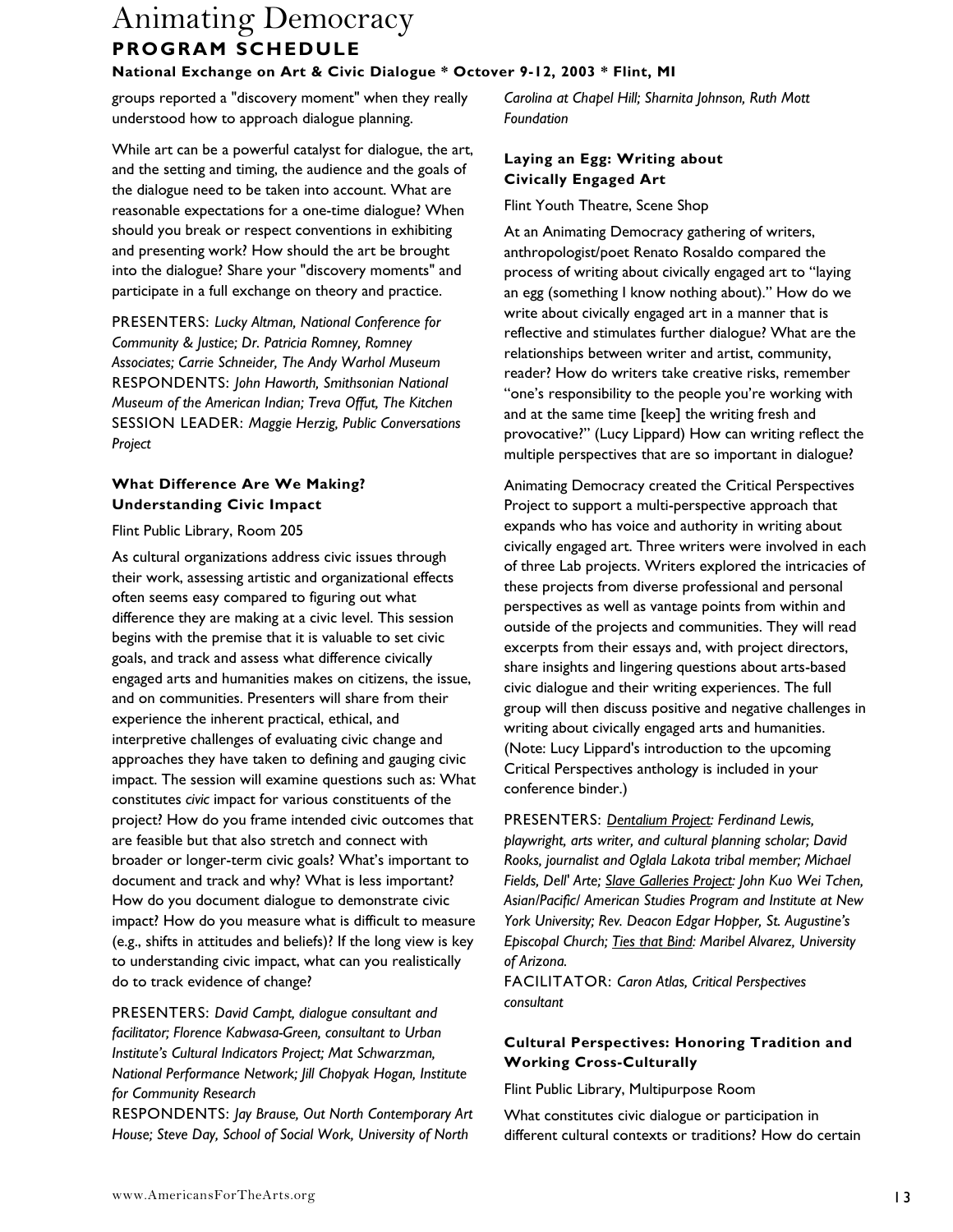art forms or cultural practices embody or enable dialogue? How do we reconcile tensions between indigenous, non-Western, or international approaches and Western, European, or U.S.-centered approaches to art, dialogue, and engagement? How do histories of prejudice, exploitation, or even laws against inter-group contact affect a community's or cultural group's view of participating in public discourse? How do we work together given these histories? This session looks at cultural assumptions, expectations, and notions of appropriateness and power relations in arts-based civic dialogue. Artists and cultural organizers working in a wide range of cultural and political contexts will bring forward their particular challenges in working across borders or cultures, and important moments of realization, understanding, or learning. Brief informal opening comments by presenters will bring forward key issues and topics, followed by initial responses, and facilitated group discussion.

PRESENTERS: *Dora Arreola and Bernardo Solano, San Diego Repertory Theatre; Graciela Sanchez, Esperanza Center for Peace and Justice; Greg Howard, Appalshop; Arla Ramsey, Blue Lake Rancheria* 

RESPONDENTS: *Raylene Lancaster and Sharon Hayden, Hawai'i Alliance for Arts Education; Wayne Winborne, national advisor and dialogue liaison, Animating Democracy*  SESSION LEADER: *Andrea Assaf, Animating Democracy, Americans for the Arts* 

•••• ••• • •••• •

# **VIDEO SPACE 5:00 PM** − **6:00 PM**

Flint Youth Theatre, Bower Green Room

#### **Excerpts of Performance Work from Animating Democracy Projects**

#### CEPRO Grain Elevator site-specific performance

Wendy Morris choreographer, and Doug Ewart, composer; part of Intermedia Arts' People, Places, Connections Project, examine issues of fear, safety, displacement, and community design around the development of the Midtown Greenway.

#### Faith-based Theater Project

Cornerstone Theater Company's five-year, Los-Angelesbased project explores issues of faith that unite and divide.

#### Moby Dick

Perseverance Theater-Anchorage, Fairbanks, Barrow, Alaska presents an Alaskan adaptation of the classic story that served as dialogue catalyst on issues of subsistence rights, the urban-rural divide, and the struggle between economy and environment in Alaska.

•••• ••• • •••• •

## **DINNER AND HAIR PARTY WITH URBAN BUSH WOMEN 6:30 PM** − **9:00 PM**

Whiting Hall Stage

Proceeding from the notion that EVERYBODY has a hair story, Urban Bush Women invites you to dinner and a HAIR PARTY!

Urban Bush Women created an evening length dance/ theater work called *HairStories*. Source material for this piece came from a series of informal conversations that developed into a deliberate program of arts-based civic dialogue sessions called *Hair Parties*. Using the deceptively simple topic of HAIR as the organizing principle—how hair color, length, and degree of curl affect our definitions of "good hair" and "bad hair" both within and outside of the African American community-*Hair Parties* encourage participants to re-examine closely held beliefs about themselves, society, class, race, gender, age, and individual beauty.

Political, fun, and sometimes raucous, Saturday night's *Hair Party* combines dinner, dialogue, improvisation, your testimony, and performance highlights from the *HairStories* performance piece.

#### **Don't forget to bring a photo of a personal hair history moment (or your license with photo). Be ready to share stories and celebrate choices.**

UBW HAIR PARTY PRESENTERS: *Jawole Willa Jo Zollar, founder/artistic director; Elizabeth Herron, codirector/facilitator, Hair Stories; Wanjiru Kamuyu, Francine Sheffield, Maria Bauman, Nora Chipaumire, dancers; Vanessa Manley, special projects director; and Selma Jackson, UBW partner, 4W Circle*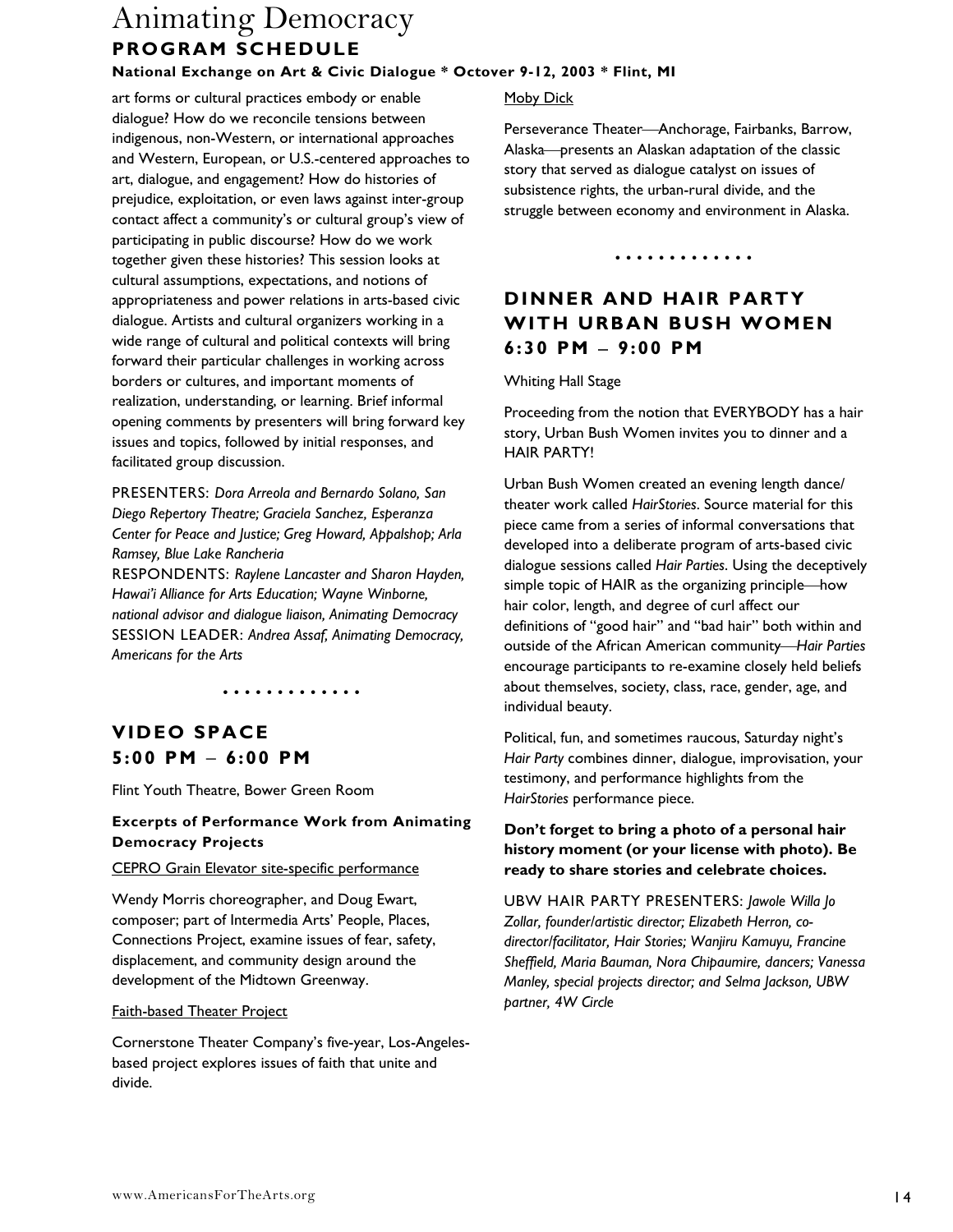### **LATE NIGHT BAR AND OPEN MIC 9:00 PM**

Whiting Hall Lobby

Hosted by spoken word artist Regie Cabico! Opened by Flint's own Neo Griot collective!

Featuring YOU!

Poetry, spoken word, music, monologues, movement, and more! Join together for a dynamic and inspiring afterdinner open mic hosted by the inimitable (and now much anticipated) spoken word artist Regie Cabico. National Exchange participants are joined by the Flint spoken word collective, Neo Griot, in a charged final night of exciting performances. If you've got creative work to share (finished or in progress), bring it! Check in with Regie during the National Exchange or before the open mic begins.

Neo Griot is a performance collective poets, emcees, and vocalists—committed to restoring the spoken art forms. Neo Griot is essentially a shared idea, grounded in the notion that art is life and through art, life can be enhanced. The name Neo Griot comes from the combination of the word *Neo*, which simply means "new," and *Griot*, which is a word that refers to a cast of people in many African countries that are responsible for "keeping the history of the people." The Griot often entertains the community with great stories of its past and present. The traditional Griot is truly reflective. Neo Griot is not simply a hip hop / spoken word squad…Neo Griot is the extension of a tradition.